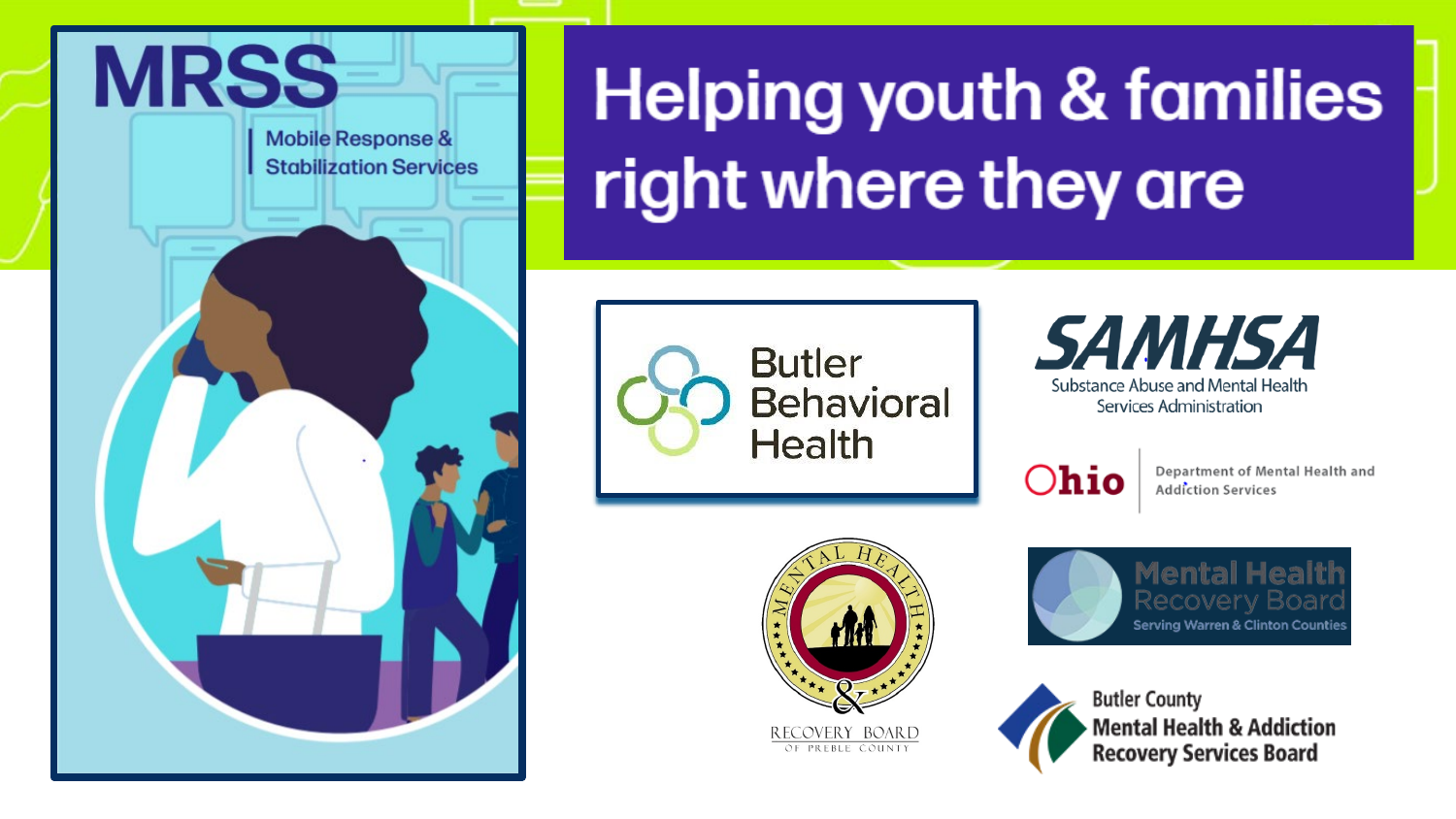

### **24 Hour Crisis Response was available in the Region**

However….

- Crisis workers were not trained specifically in family systems.
- In general, very few children and youth were served.
- Variability throughout the region in response and availability.
- Hospital screens provided rather than family system interventions.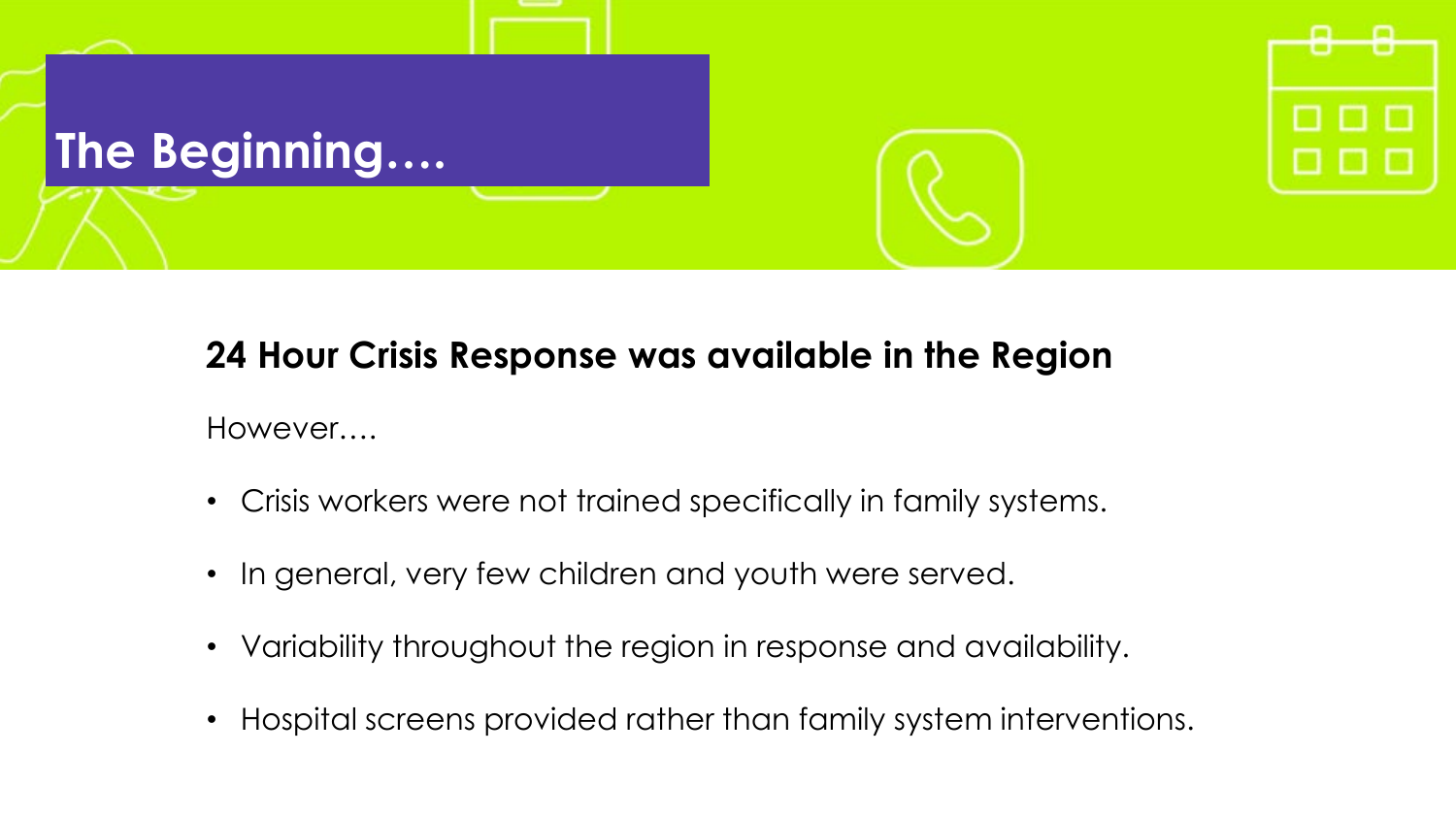

### **Clinical Team began providing MRSS in December 2018.**

- BBH is providing one consistent intervention across four-county region.
- After Hours, including evenings and weekends began February, 2019. Hours of operation are 8 am to 10 pm daily.
- Daytime Team has Program Manager, three Licensed Clinicians, two Skill Builders, two Parent Peer Support Specialists
- After Hours Team includes seven Licensed Clinicians scheduled on two calendars (Butler & Preble/Warren & Clinton)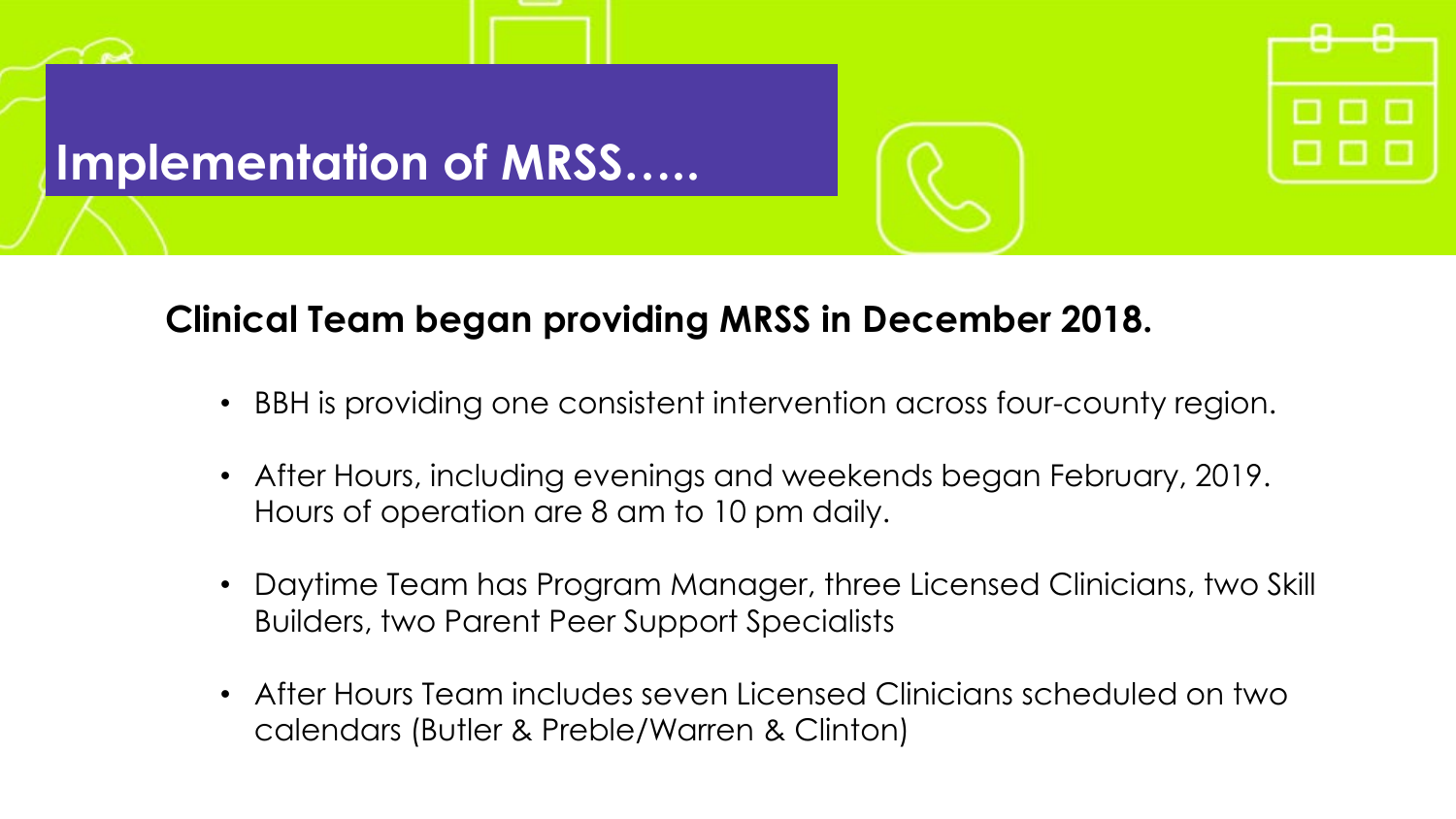### How it works.....



### Step1

**The first step is your call**. You will talk with a trained staff person about what's happening, and they will take your contact information. They are available 24 hours a day, seven days a week.

## Step<sub>2</sub>

An MRSS staff person will reach out and arrange to meet. Within a short time, an MRSS staff person will be in touch with you by phone to make arrangements for responding to where you are. The MRSS Staff will arrive within 60 minutes or when convenient for your family.

### Step 3

Upon arrival, the MRSS therapist will work with you and your family to help resolve the situation that led to the call. This may include a safety assessment and de-escalation strategies using family systems interventions. The therapist will stay as long as needed until everyone feels calm.

### Step 4

Once the situation is calm, the therapist will offer up to 45 days of intensive support which could include home-based psychotherapy, skill building, peer support and referral to on-going community services and resources to help keep your family on the path to success.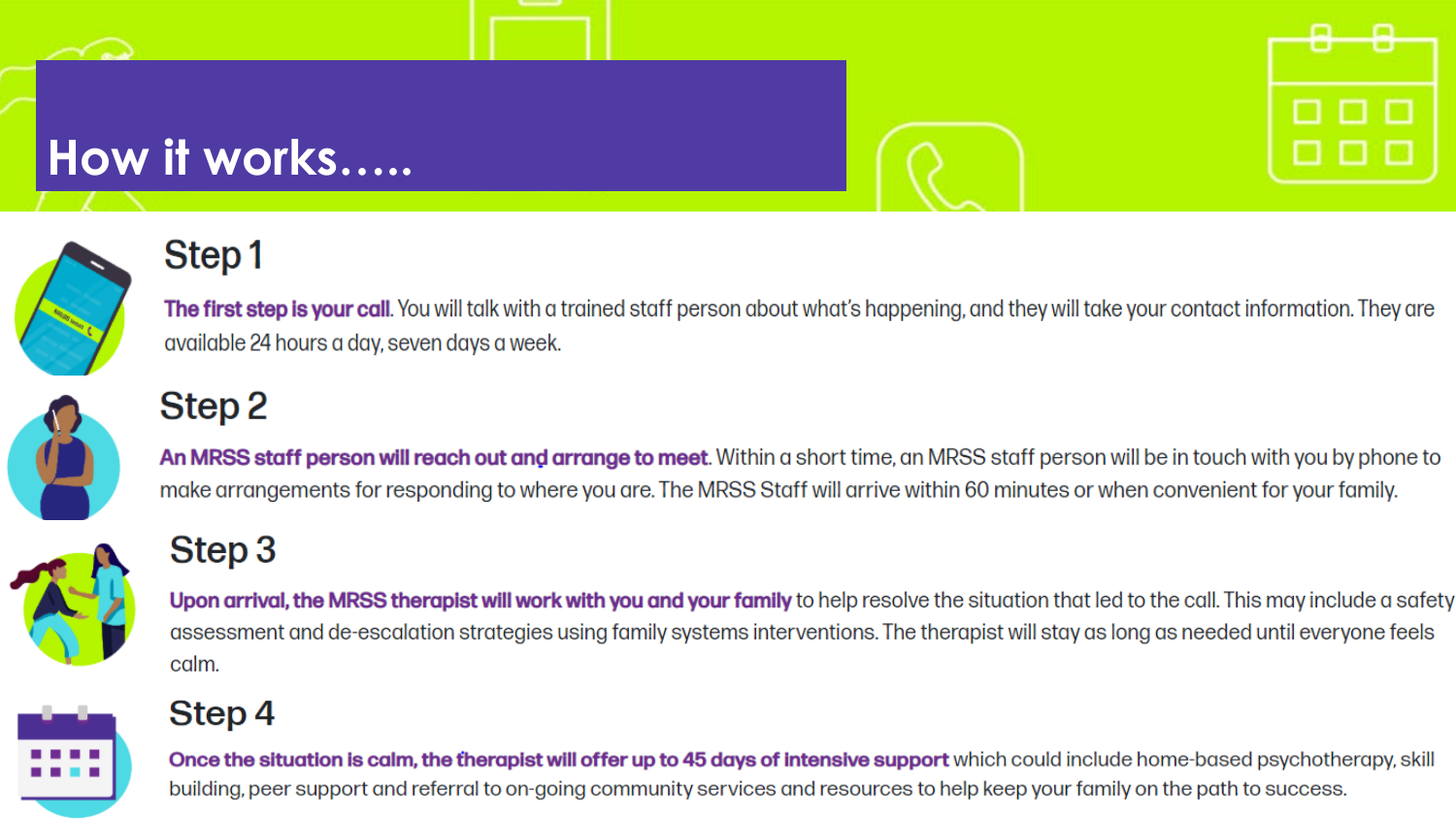

### **We generally respond to the family without law enforcement.**

We collaborate with law enforcement when....

- Safety concerns, such as DV, weapon in the home.
- Situation escalated to the point of needing police involvement.
- Law enforcement is already involved and they are asking for mental health intervention for youth and family.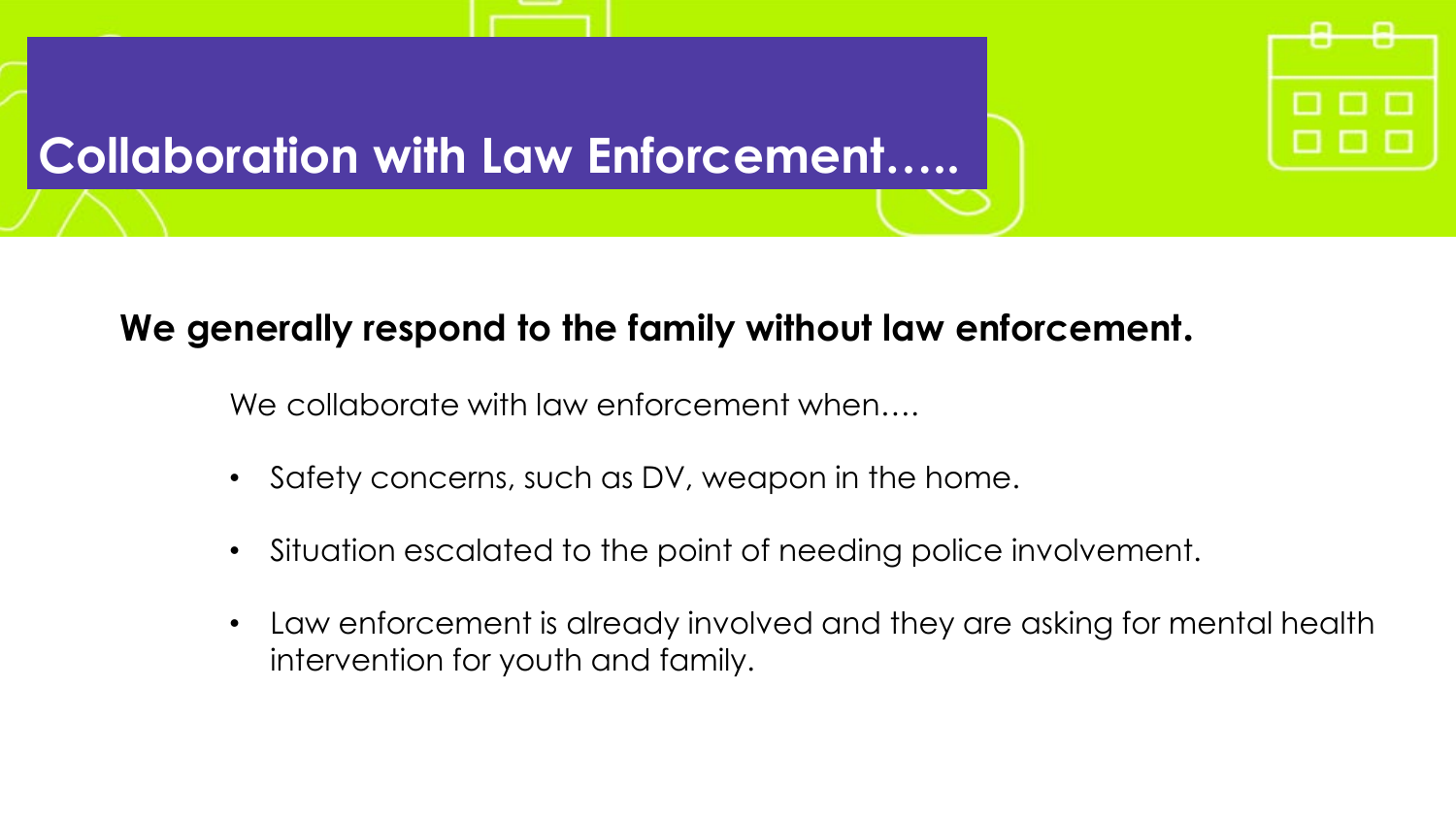

### **WE GO FOR O's.**

The family defines the crisis. We don't screen out, we screen in.

- 94% Referrals requesting immediate response were seen within 60 minutes.
- Outreach was made to 100% referrals. Served 76% of all referrals.
- MRSS Clinical staff is trained in trauma-informed care as well as interventions for youth with ID/DD and ASD

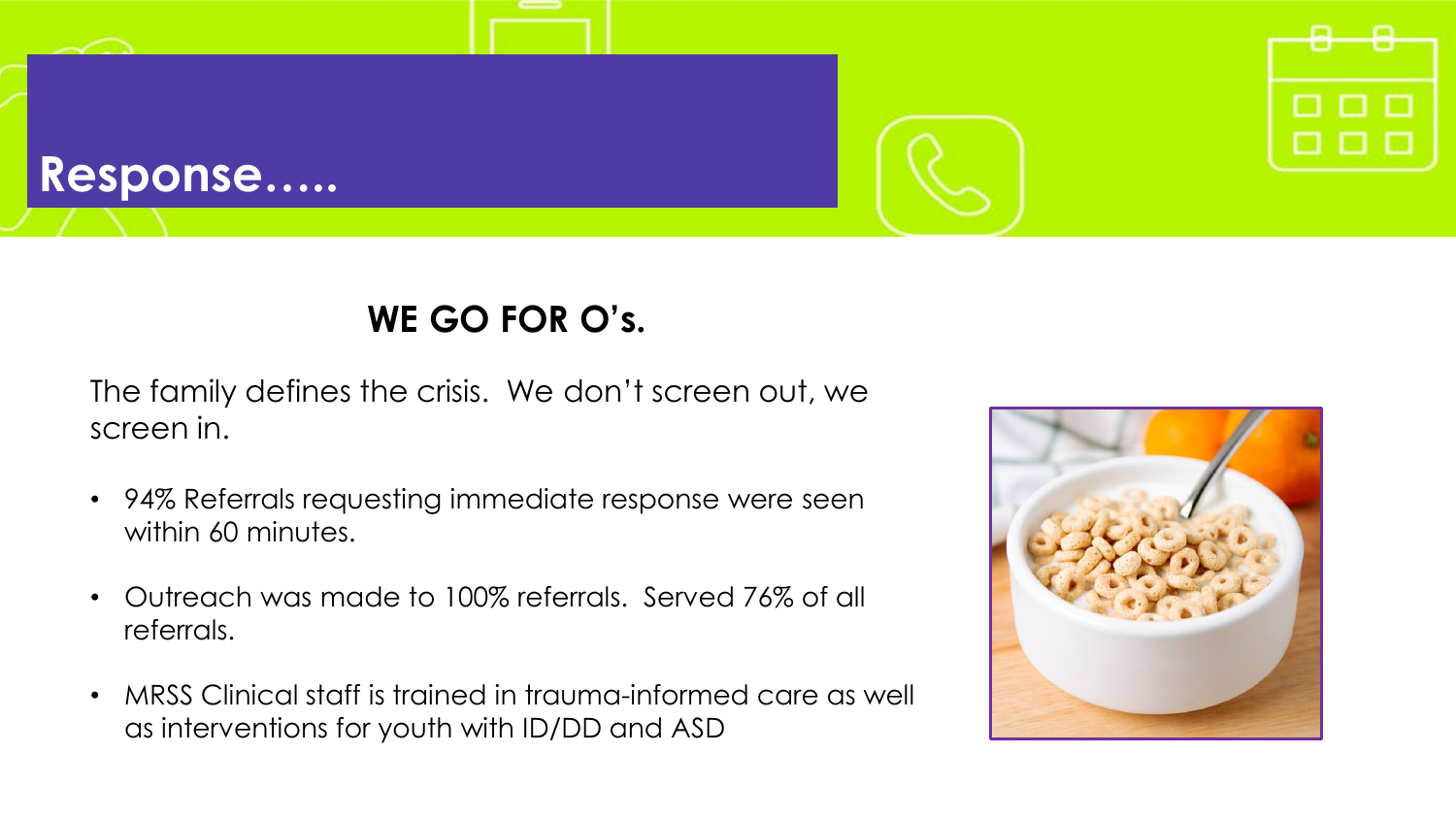

### **Interventions seek to identify Family Patterns, not just the immediate crisis.**

Identify the family's felt needs and put into place the supports needed for long-term success. This includes referrals to Wraparound/Care Coordination, Parent Peer Support, Mental Health, Substance Use, Community Support Groups

- 72% families received referrals; 46% of referred services had begun by the time of MRSS closing
- 64% families engage in ongoing stabilization services for up to 6 weeks
- 93% families were offered parent peer support, with 27% received while involved in MRSS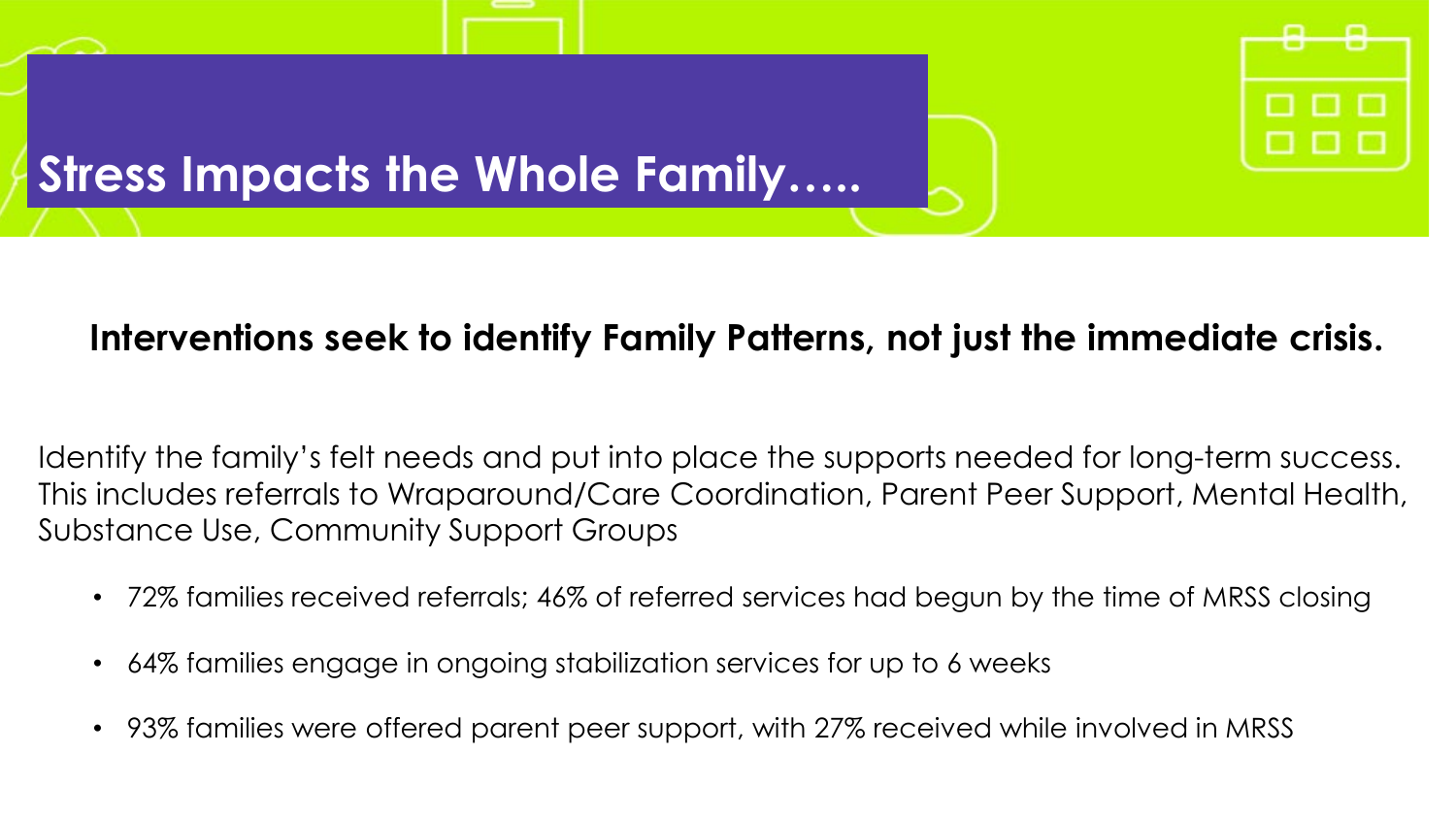### **Community Stakeholders…..**



### **Over 100 promotional meetings in the Four-County Region in the past eighteen months, include….**

Local School Districts Law Enforcement Agencies, including participation of 18 different Roll Calls CIT Presentations in all four counties Outpatient and School-Based Counseling Agencies Kinship Navigator Support Meetings Boys and Girls Clubs Foster Family Advisory Board & Training Days

Alternatives for Violence

Children Services Team Meetings in all four counties Wraparound and Care Coordination Team Meetings Early Childhood Collaborative Meetings Youth Café Cincinnati Children's Hospital School Liaison Team Meetings Board of Developmental Disabilities Team Meetings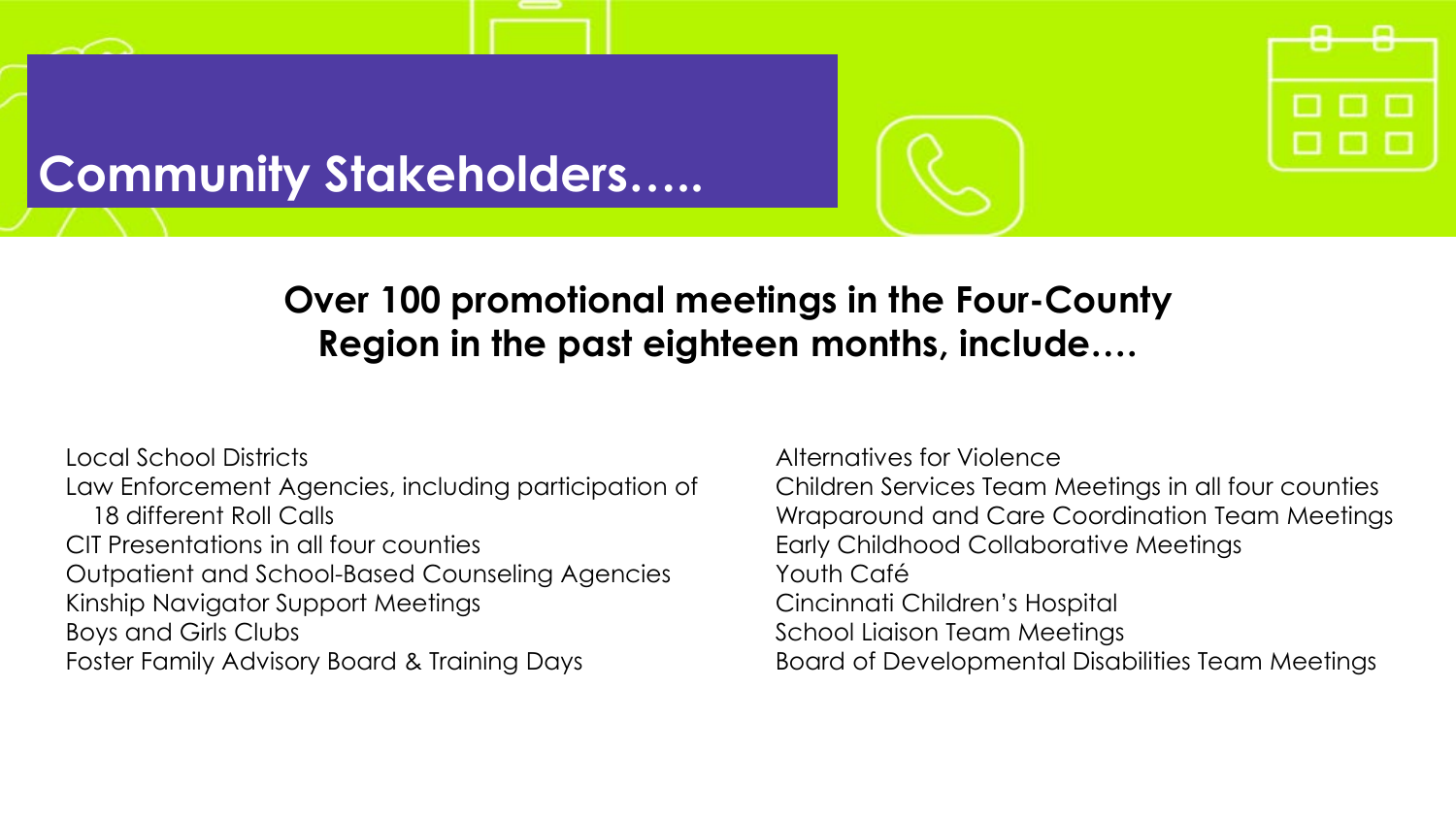

### **MRSS has cohesive marketing tools for the Four-County Region.**

Our Regional Project Director led the way in partnering with community stakeholders and a marketing firm, Reverb, to create streamlined marketing and outreach materials.

- [www.mobileresponse.org](http://www.mobileresponse.org/)
- One brochure for the region, which includes all of the county hotline numbers.
- Social media posts to reach families directly.
- Tear Offs for Law Enforcement to easily refer youth and families to MRSS.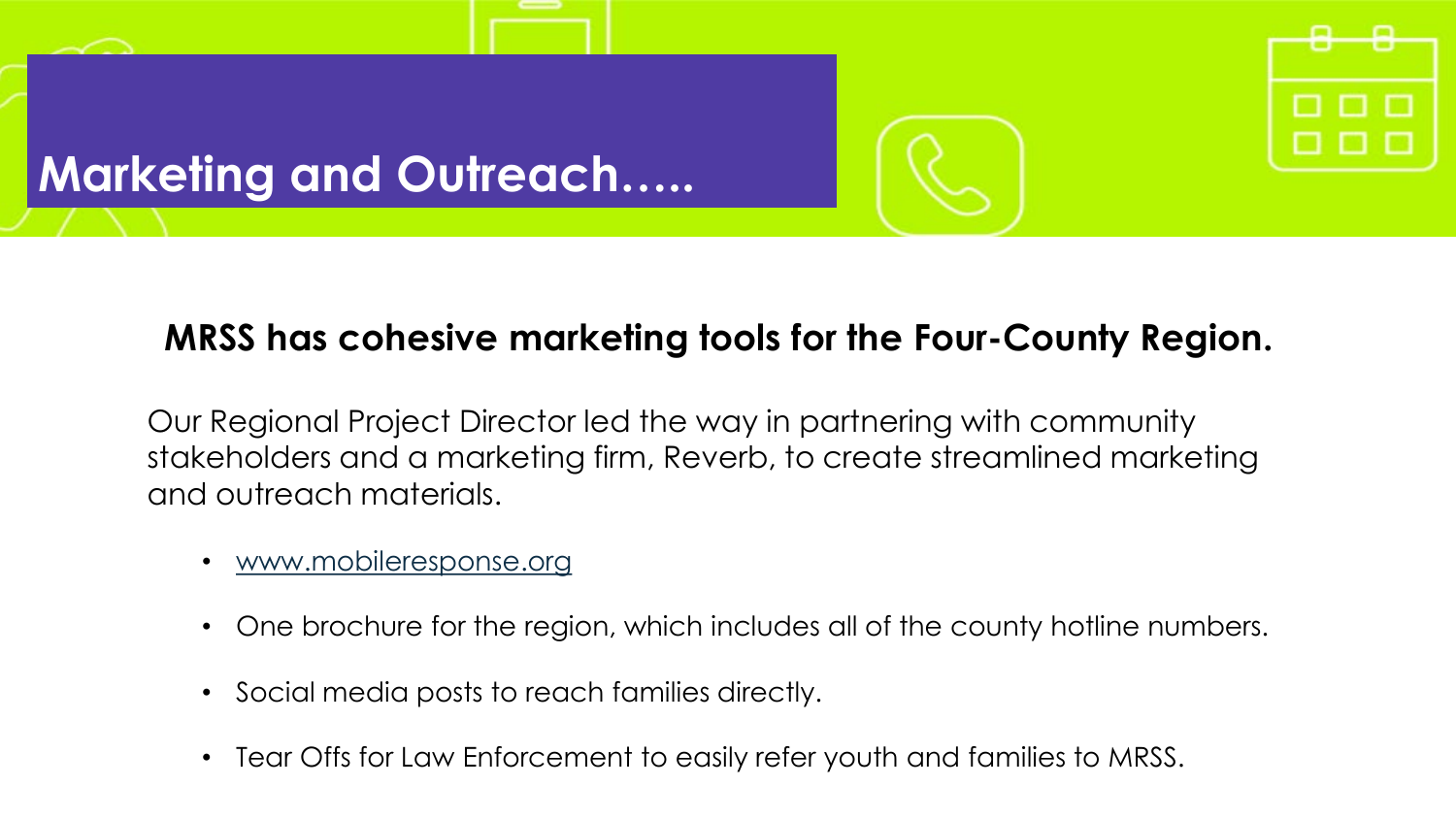

## **Working with Community Stakeholders…..**

### **Examples of developing relationships within the systems of care.**

#### Warren County Children Services

• Direct referrals when placement of a child in foster and kinship care or overdose in the presence of a youth. MOU was established with WCCS to further solidify this partnership.

#### Wraparound/Care Coordination

• MRSS included in safety planning for families. Teams are outline the process for referrals between Wraparound and MRSS for all four counties.

Local School Districts

• Lakota School District includes MRSS in their decision making tree for students and families in distress. East Elementary School in Eaton provides direct referrals for students exhibiting emotional and behavioral concerns in the classroom. Many school districts are utilizing MRSS as a support when a youth has de-escalated during the school day.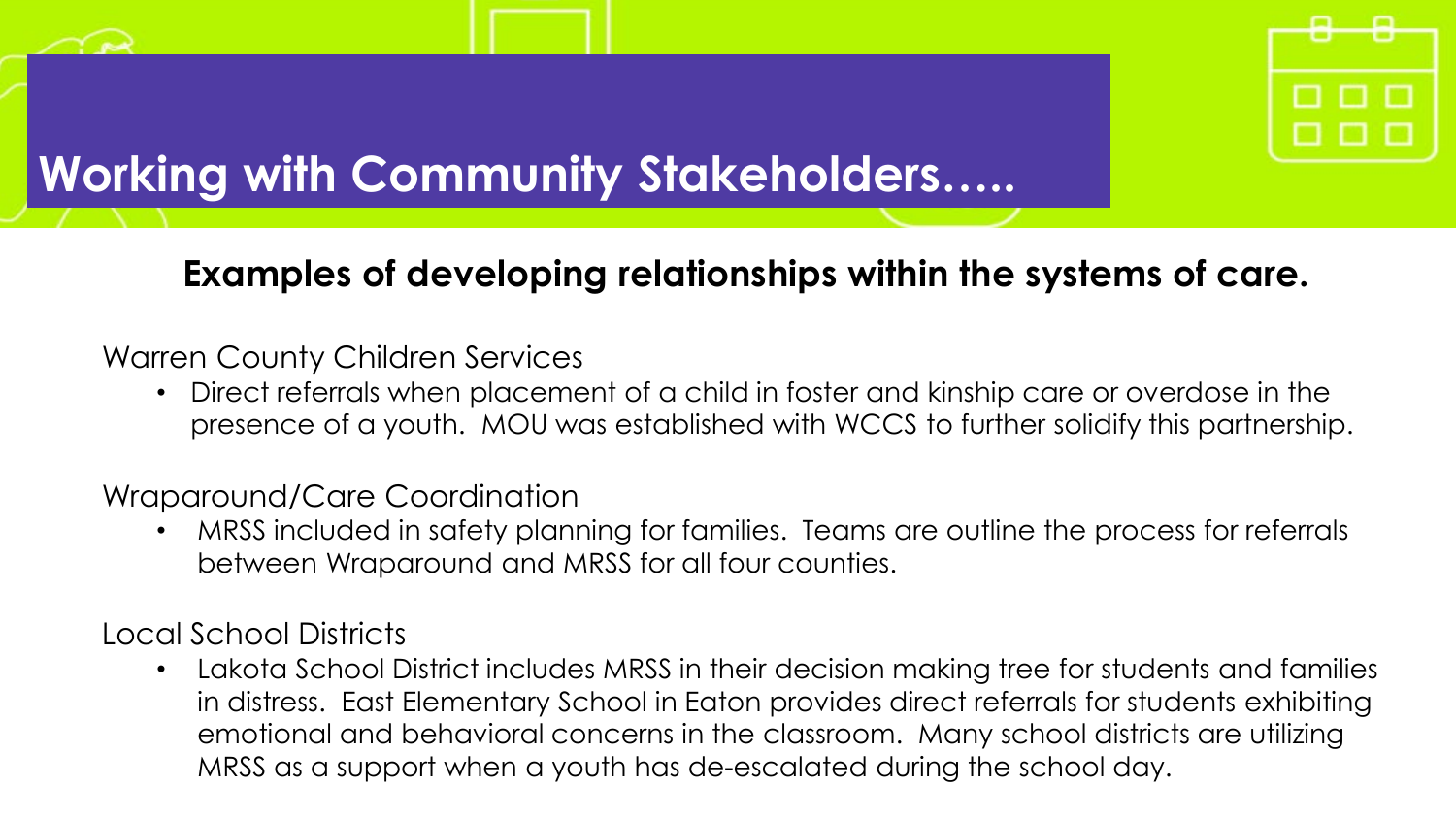

### **Listening to Caregiver Recipients…..**

### **Listening sessions and phone interviews with 21 caregivers who had received services from April through October 2019**

- These were conducted by the ENGAGE 2.0 Project Director, Heather Wells MSW (not employed by BBH).
- The caregivers who self-referred to the program were **overwhelming positive** about their experience with the MRSS team and grateful for the program.
- Caregiver comments about their own needs for support and levels of distress indicate that MRSS not **only meets the needs of children but also builds protective factors and resiliency in families**. It is a child abuse and neglect prevention strategy that can also address the impact of trauma.
- Most significant factors influencing caregiver satisfaction were related to the **characteristics and attitudes of MRSS staff** (empathy, respectfulness, etc.).
- In general, families who reported greater benefit from MRSS were **those who were not yet connected to many services**. Those who had greater system involvement, children with more complex diagnoses, or those caregivers who identified themselves as highly knowledgeable reported less benefit and/or satisfaction.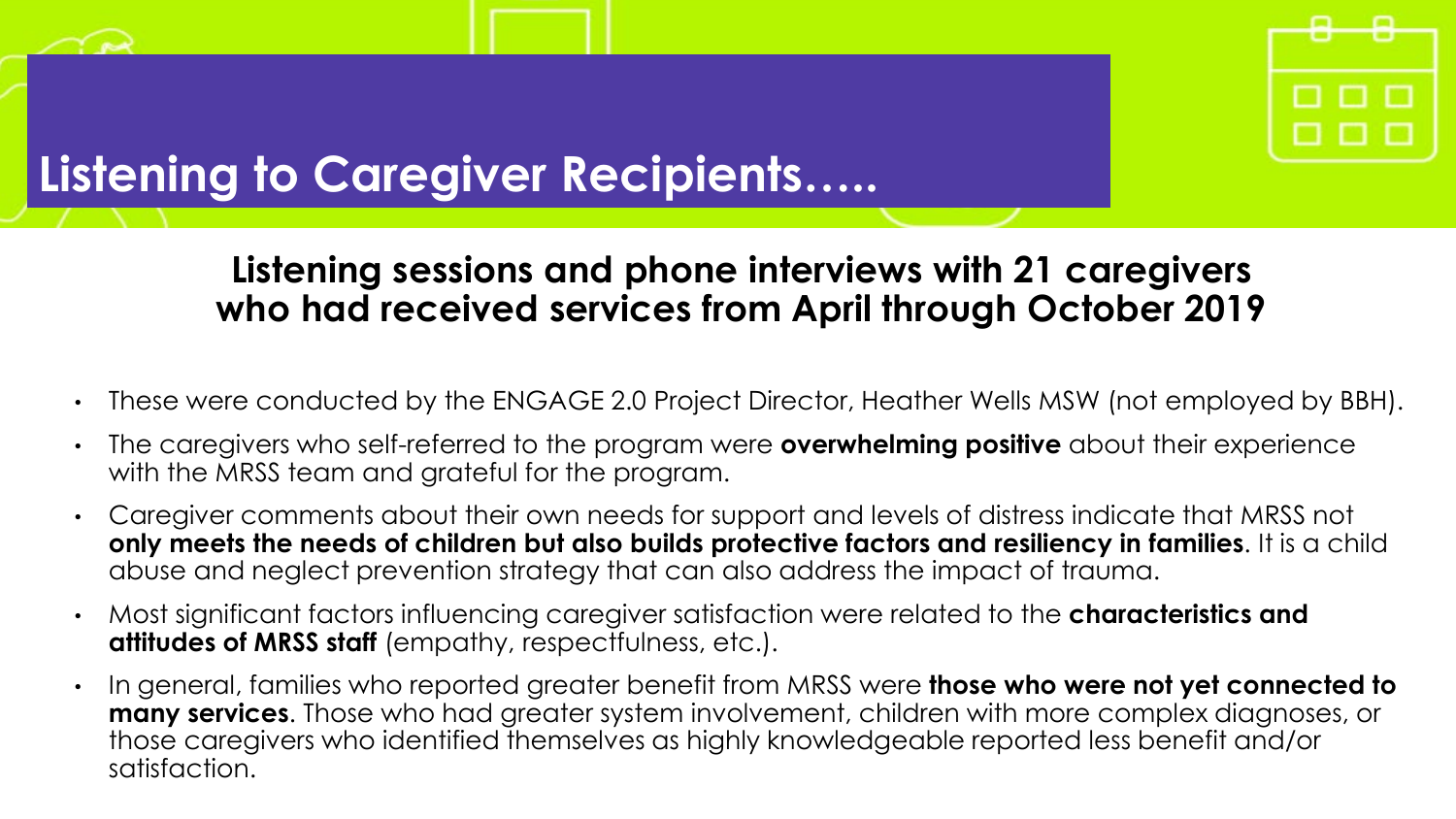### **Success stories…..**

#### **Of the families who responded to the satisfaction survey….**

- 94% families who responded to satisfaction survey somewhat or strongly agree that they would recommended MRSS to others.
- 93% reported they met the goals that they defined at the beginning of treatment.
- 97% said that they learned new skills to be successful.

**Foster Parent:** *"MRSS was very helpful during their involvement. The therapist and skill builder both gave us insight into what potentially anticipate in the future based on our foster child's trauma.*

**School Resource Officer:** *"…a parent of several students messaging a sub/other parent about life not being*  worth living. [We were] able to get that information out to the parent and she contacted them...they came right *out and were able to get her some good help. So it appears to work pretty good."*

**Parent:** *"I wouldn't be where I am right this second, had they not came in and kind of helped me through these hard times. And I know that anytime I need them, I can call. And that's very reassuring for me. "*